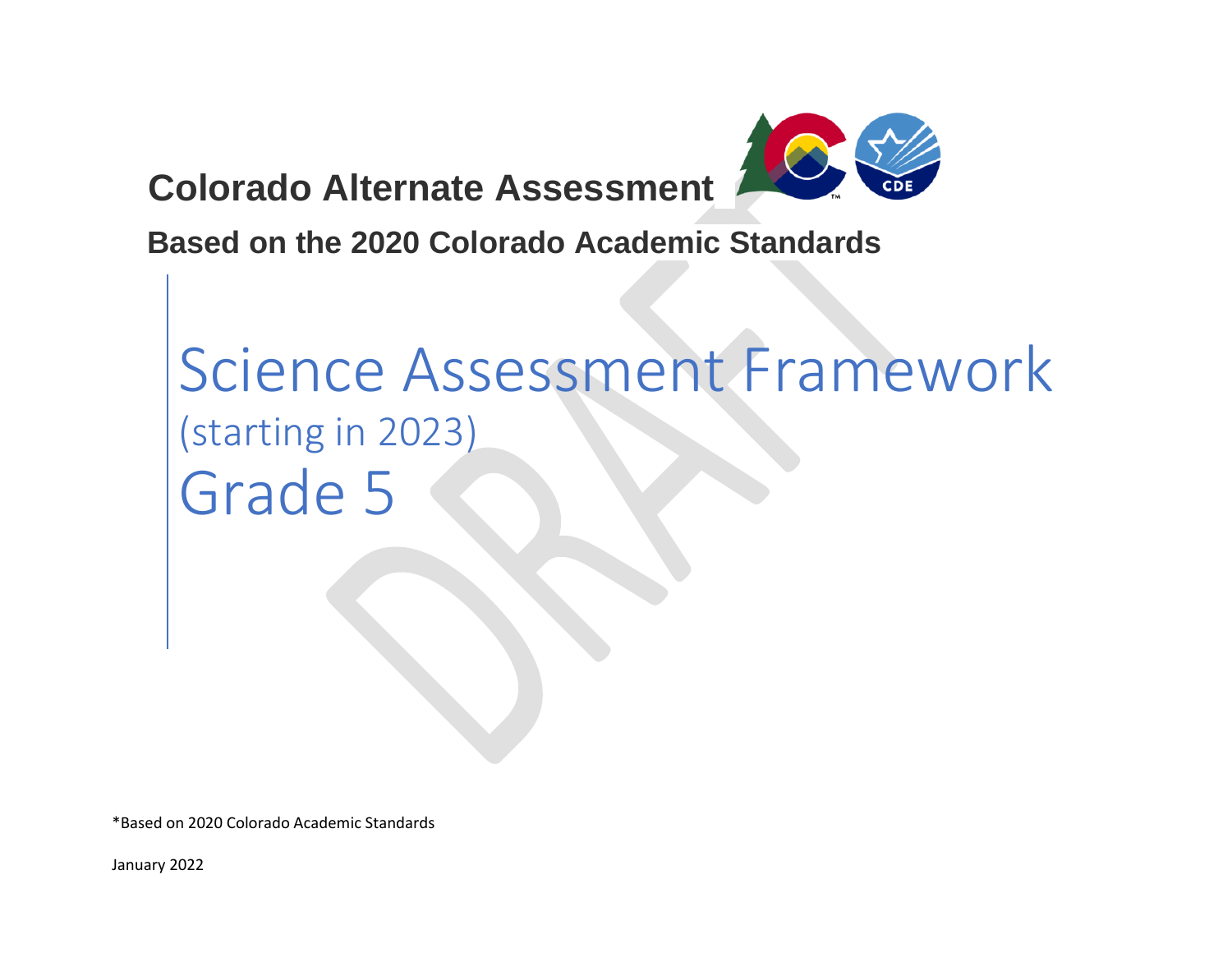# **CoAlt Science Assessment Frameworks**

Concepts and skills explicitly identified in the Extended Evidence Outcomes (EEOs) of the Colorado Academic Standards (CAS) are the basis for the Colorado Alternate Assessment (CoAlt). CoAlt Science Frameworks specify the Prepared Graduate Statements, Grade Level Expectations, and Evidence Outcomes that are included on the state assessments. The frameworks also list the target percentage representation and number of score points for each reporting category (e.g., Physical Science, Physical/Life Science and Earth Systems) based on standards areas that appear on the state summative assessments. The relative weight across reporting categories is based on the number and depth of the Evidence Outcomes within the reporting category. Each Prepared Graduate Statement addressed within the CAS grade-level or grade span is expected to be represented on the assessment each year.

Colorado's 2020 Science Standards support a [three-dimensional model](https://www.cde.state.co.us/coscience/three-dimensional-3-d-learning) of science teaching and learning. Items on the Colorado Alternate Assessment may be one, two or three dimensional.

# **The Three Dimensions of Science Teaching and Learning – Grade 5 2020 Colorado Academic Standards with Extended Evidence Outcomes**

Teaching to th[e Extended Evidence Outcomes of the Colorado Academic Standards w](https://www.cde.state.co.us/coextendedeo)ith fidelity is the best preparation for the CoAlt assessments. The CAS, adopted by the State Board of Education, were developed through an extensive process involving educators and with public input.

# **Disciplinary Core Ideas**

The Disciplinary Core Ideas (DCIs) form the basis for the content that students are expected to know by the end of the grade level and are present in every item.

Not all DCIs are included in the Grade 5 standards. Those which are included in Grade 5 are listed below, with their numerical association as listed in the [2020 Colorado Extended Evidence Outcomes Document.](https://www.cde.state.co.us/coextendedeo/eeo-science)

*Physical Science*: Students know and understand common properties, forms, and changes in matter and energy.

PS1: Matter and Its Interactions

\*Based on 2020 Colorado Academic Standards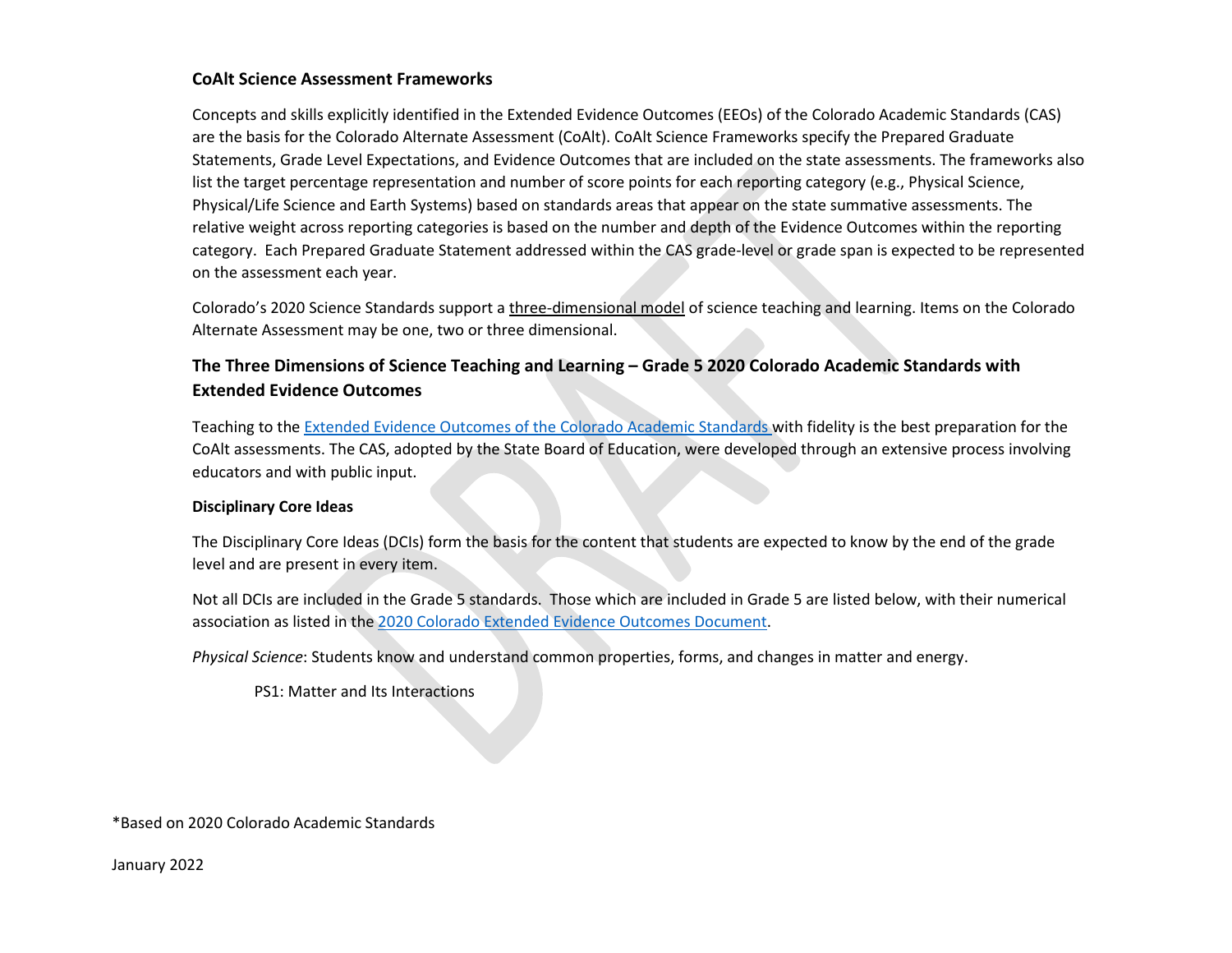PS2: Motion and Stability: Forces and Interactions

PS3: Energy

*Life Science*: Students know and understand the characteristics and structure of living things, the processes of life, and how living things interact with each other and their environment.

LS1: From Molecules to Organisms: Structures and Processes

LS2: Ecosystems: Interactions, Energy, and Dynamics

*Earth and Space Science*: Students know and understand the processes and interactions of Earth's systems and the structure and dynamics of Earth and other objects in space.

ESS1: Earth's Place in the Universe

ESS2: Earth's Systems

ESS3: Earth and Human Activity

#### **Science and Engineering Practices**

The Science and Engineering Practices (SEPs) in the CAS are interwoven within certain items, and all SEPs found in the grade 5 standards are tested according to th[e SEP progressions.](https://www.cde.state.co.us/coscience/sep-progressions)

Not all SEPs are included in the Grade 5 standards. Those which are included in Grade 5 are listed below, with their numerical association as listed in the [2020 Colorado Extended Evidence Outcomes Document.](https://www.cde.state.co.us/coextendedeo/eeo-science)

- 2. Developing and using models
- 3. Planning and carrying out investigations
- 4. Analyzing and interpreting data
- 5. Using mathematics and computational thinking

\*Based on 2020 Colorado Academic Standards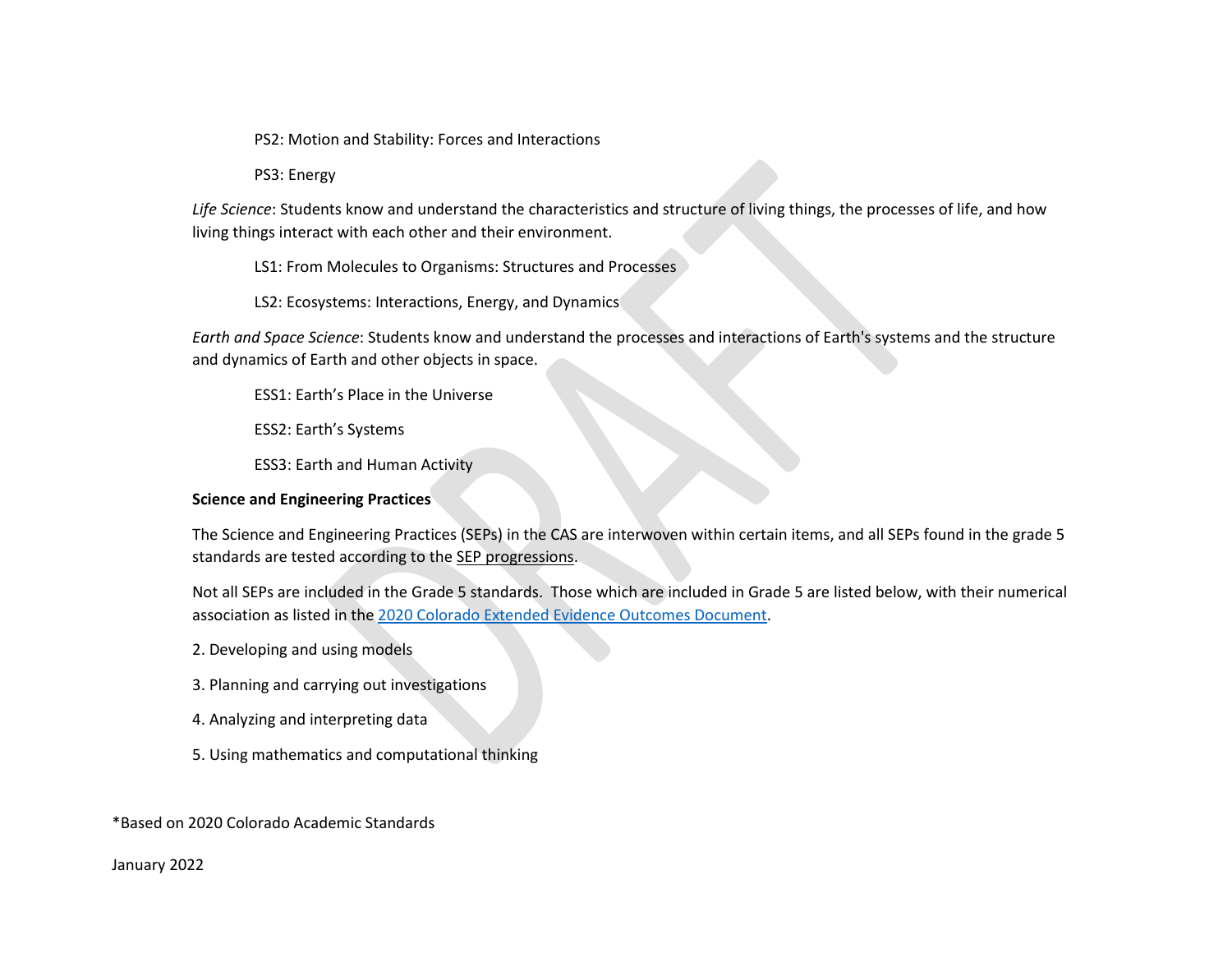- 7. Engaging in argument from evidence
- 8. Obtaining, evaluating, and communicating information

### **Cross Cutting Concepts**

Crosscutting concepts (CCCs) have applications across all domains of science. As such, they are a way of linking the different domains of science. The CCCs in the CAS are interwoven within certain items. Each CCC found in the grade 5 standards is assessed according to th[e CCC progressions.](https://www.cde.state.co.us/coscience/ccprogressions)

Not all CCCs are included in the Grade 5 standards. Those which are included in Grade 5 are listed below, with their numerical association as listed in the [2020 Colorado Extended Evidence Outcomes Document.](https://www.cde.state.co.us/coextendedeo/eeo-science)

1. Patterns. Observed patterns of forms and events guide organization and classification, and they prompt questions about relationships and the factors that influence them.

2. Cause and effect: Mechanism and explanation. Events have causes, sometimes simple, sometimes multifaceted. A major activity of science is investigating and explaining causal relationships and the mechanisms by which they are mediated. Such mechanisms can then be tested across given contexts and used to predict and explain events in new contexts.

3. Scale, proportion, and quantity. In considering phenomena, it is critical to recognize what is relevant at different measures of size, time, and energy and to recognize how changes in scale, proportion, or quantity affect a system's structure or performance.

4. Systems and system models. Defining the system under study—specifying its boundaries and making explicit a model of that system—provides tools for understanding and testing ideas that are applicable throughout science and engineering.

5. Energy and matter: Flows, cycles, and conservation. Tracking fluxes of energy and matter into, out of, and within systems helps one understand the systems' possibilities and limitations.

\*Based on 2020 Colorado Academic Standards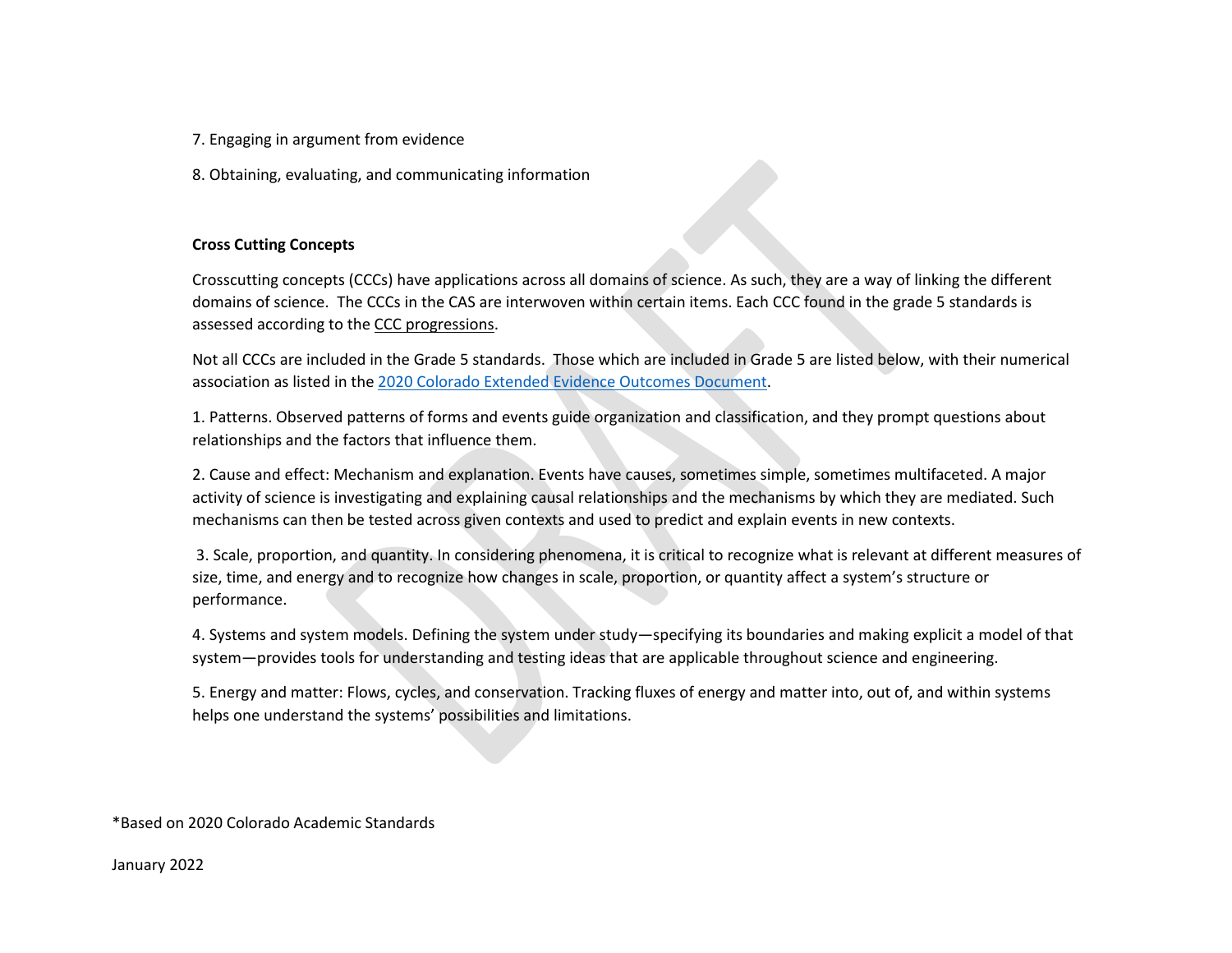## **Scenarios for Items**

Items are driven by high-quality scenarios that are grounded in phenomena or problems. All scenarios are puzzling and intriguing and are explainable using grade appropriate integration of the three-dimensions of the 2020 CAS Extended Evidence Outcomes. Scenarios are presented in two different ways: clusters and standalone items.

*Clusters*: Students are presented with background information and still images and asked to make sense of the phenomenon described using their knowledge of the 2020 CAS Extended Evidence Outcomes. The first item in the cluster will have three answer options and be one-dimensional testing the DCI only. The second item in the cluster will typically have three answer options and be two-dimensional. The third item in the cluster will have four answer options and be three-dimensional.

*Standalone Items*: Students are presented with a unique phenomenon and asked to make sense of that phenomenon based on the information in the stimulus and answer the three-dimensional question using their knowledge of the 2020 CAS Extended Evidence Outcomes.

Cluster scenarios comprise the majority of the assessment, as students are asked to make sense of a larger phenomenon and answer more questions associated with those scenarios. Standalone items are included to target a small number of 2020 CAS Extended Evidence Outcomes not represented in cluster scenarios, and these Extended Evidence Outcomes rotate on an annual basis.

#### **Item Types**

Items associated with grounding phenomena are presented in two different ways.

*Selected Response (3SR):* For multiple choice items, students utilize information from the stimulus to make sense of the phenomenon and select a correct answer out of 3 or 4 provided choices.

*Supported Performance Tasks (SPT):* require students to complete a chart or graphic. Students use option cards to respond to three related prompts for each item. Students may manipulate the option cards independently or indicate the desired placement to the Test Administrators through their preferred mode of expressive communication, such as verbal direction or eye gaze. This item type allows students to demonstrate their knowledge and skills to create a product, revealing a different level of understanding ofspecific concepts and skills than that which are demonstrated through Selected Response items alone.

\*Based on 2020 Colorado Academic Standards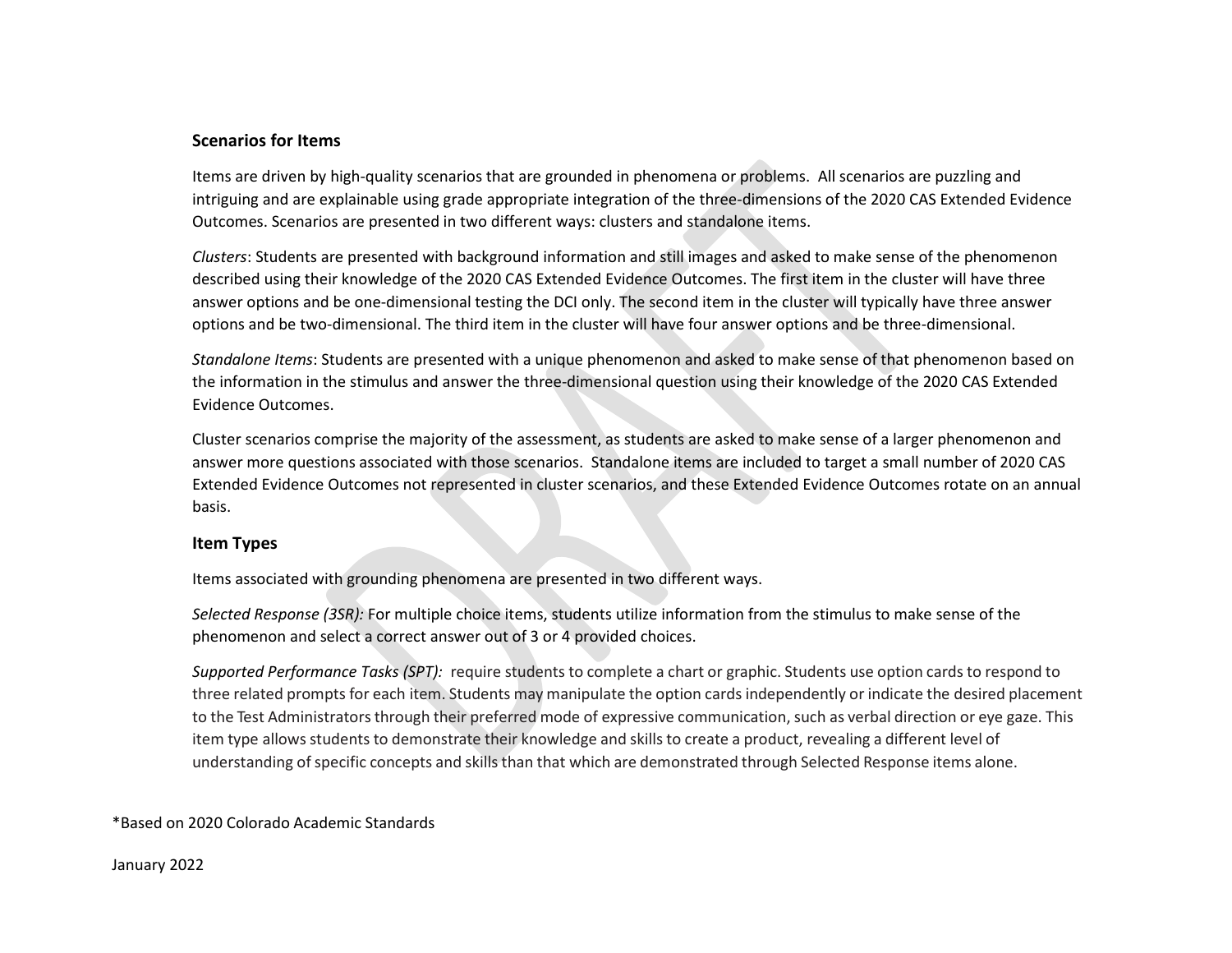| <b>Colorado Alternate Assessment (CoAlt)</b>                                                                                                                                                                                       | % of Total        |                 | <b>Targeted Points</b> |
|------------------------------------------------------------------------------------------------------------------------------------------------------------------------------------------------------------------------------------|-------------------|-----------------|------------------------|
| Science Assessment Framework*                                                                                                                                                                                                      | <b>Test Score</b> | <b>Selected</b> | <b>Supported</b>       |
| <b>Science Grade 5</b>                                                                                                                                                                                                             | <b>Points</b>     | <b>Response</b> | Performance            |
|                                                                                                                                                                                                                                    | <b>Target</b>     | <b>Target</b>   | <b>Task Target</b>     |
| <b>Physical Science</b>                                                                                                                                                                                                            | $33 - 36$         | $12 - 13$       | 3                      |
| Prepared Graduate 1. Students can use the full range of science and engineering practices<br>to make sense of natural phenomena and solve problems that require understanding<br>structure, properties and interactions of matter. |                   |                 |                        |
| Grade Level Expectation: 5.1.1 Matter exists as particles that are too small to be seen;<br>measurements of a variety of observable properties can be used to identify particular<br>materials.                                    |                   |                 |                        |
| <b>Extended Evidence Outcomes:</b>                                                                                                                                                                                                 |                   |                 |                        |
| a. Use a model to demonstrate that matter is made of particles too small to be seen (e.g.,<br>inflating a balloon, blowing up a ball).                                                                                             |                   |                 |                        |
| b. Classify materials based on their properties (e.g., color, hardness, solubility, thermal<br>conductivity)                                                                                                                       |                   |                 |                        |
| Grade Level Expectation: 5.1.2 Chemical Reactions that occur when substances are mixed<br>can be identified by the emergence of substances with different properties; the total mass<br>remains the same.                          |                   |                 |                        |
| <b>Extended Evidence Outcomes:</b>                                                                                                                                                                                                 |                   |                 |                        |
| a. Use qualitative and/or quantitative observations, show evidence of how heating, cooling,<br>or mixing substances, the total weight is conserved.                                                                                |                   |                 |                        |
| b. Identify and compare the properties of two substances before and after mixing.                                                                                                                                                  |                   |                 |                        |
| Grade Level Expectation: 5.1.3 The gravitational force of Earth acting on an object near<br>Earth's surface pulls that object toward the planet's center.<br><b>Extended Evidence Outcomes:</b>                                    |                   |                 |                        |
| a. Provide evidence by demonstration that the force of gravity pulls any object down toward<br>the earth.                                                                                                                          |                   |                 |                        |

\*Based on 2020 Colorado Academic Standards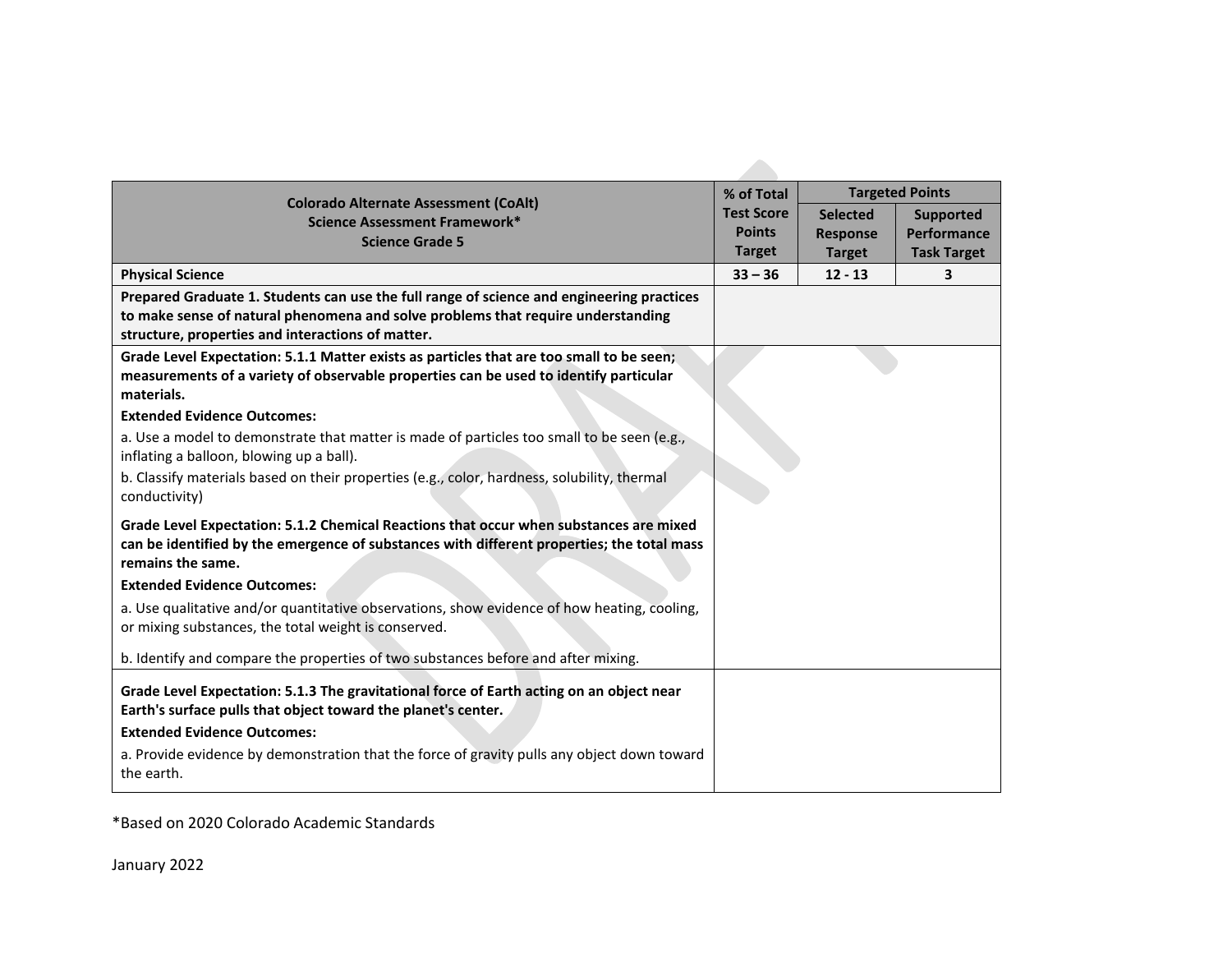|                                                                                                                                                                 |                   | % of Total<br><b>Targeted Points</b> |                    |
|-----------------------------------------------------------------------------------------------------------------------------------------------------------------|-------------------|--------------------------------------|--------------------|
| <b>Colorado Alternate Assessment (CoAlt)</b><br>Science Assessment Framework*                                                                                   | <b>Test Score</b> | <b>Selected</b>                      | <b>Supported</b>   |
| <b>Science Grade 5</b>                                                                                                                                          | <b>Points</b>     | <b>Response</b>                      | Performance        |
|                                                                                                                                                                 | <b>Target</b>     | <b>Target</b>                        | <b>Task Target</b> |
| Physical/Life Science*                                                                                                                                          | 27                | 9                                    | 3                  |
| Prepared Graduate 1. Students can use the full range of science and engineering practices                                                                       |                   |                                      |                    |
| to make sense of natural phenomena and solve problems that require understanding                                                                                |                   |                                      |                    |
| structure, properties and interactions of matter.                                                                                                               |                   |                                      |                    |
| Prepared Graduate 6. Students can use the full range of science and engineering                                                                                 |                   |                                      |                    |
| practices to make sense of natural phenomena and solve problems that require                                                                                    |                   |                                      |                    |
| understanding how living systems interact with the biotic and abiotic environment.                                                                              |                   |                                      |                    |
| Grade Level Expectation: 5.1.4 The energy released from food was once energy from the                                                                           |                   |                                      |                    |
| sun.                                                                                                                                                            |                   |                                      |                    |
| <b>Extended Evidence Outcomes:</b>                                                                                                                              |                   |                                      |                    |
| a. Using a model, describes that energy in animals' food was once energy from the sun.                                                                          |                   |                                      |                    |
| Grade level Expectation: 5.2.2 Matter cycles between air and soil and among plants,                                                                             |                   |                                      |                    |
| animals and microbes as these organisms live and die.                                                                                                           |                   |                                      |                    |
| <b>Extended Evidence Outcomes:</b>                                                                                                                              |                   |                                      |                    |
| a. Develop a model to show the movement of matter among plants, animals, and the<br>environment.                                                                |                   |                                      |                    |
|                                                                                                                                                                 |                   |                                      |                    |
| Prepared Graduate 6. Students can use the full range of science and engineering<br>practices to make sense of natural phenomena and solve problems that require |                   |                                      |                    |
| understanding how living systems interact with the biotic and abiotic environment.                                                                              |                   |                                      |                    |
| Grade Level Expectation: 5.2.1 Plants acquire their material from growth chiefly from air                                                                       |                   |                                      |                    |
| and water.                                                                                                                                                      |                   |                                      |                    |
| <b>Extended Evidence Outcomes:</b>                                                                                                                              |                   |                                      |                    |
| a. Use evidence to show that plants get the materials they need to grow chiefly from air and                                                                    |                   |                                      |                    |
| water, but not soil (e.g., plant grown in water without soil and demonstrates growth).                                                                          |                   |                                      |                    |
| <b>Earth and Space Science</b>                                                                                                                                  | 38-40             | $14 - 15$                            | 3                  |
| Prepared Graduate 9. Students can use the full range of science and engineering practices                                                                       |                   |                                      |                    |
| to make sense of natural phenomena and solve problems that require understanding the                                                                            |                   |                                      |                    |
| universe and Earth's place in it.                                                                                                                               |                   |                                      |                    |

\*Based on 2020 Colorado Academic Standards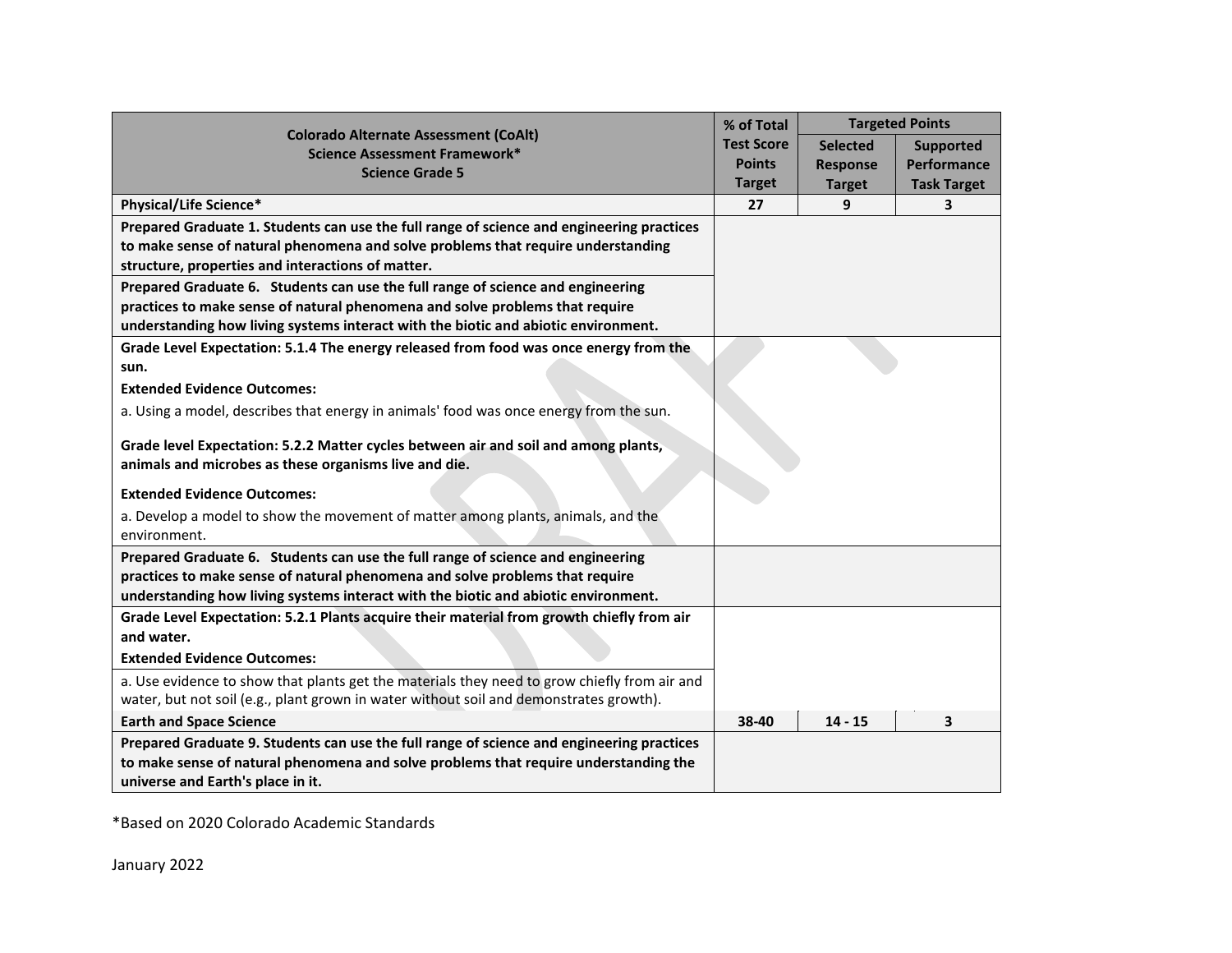|                                                                                                                                   | % of Total        | <b>Targeted Points</b> |                    |
|-----------------------------------------------------------------------------------------------------------------------------------|-------------------|------------------------|--------------------|
| <b>Colorado Alternate Assessment (CoAlt)</b><br>Science Assessment Framework*                                                     | <b>Test Score</b> | <b>Selected</b>        | <b>Supported</b>   |
| <b>Science Grade 5</b>                                                                                                            | <b>Points</b>     | <b>Response</b>        | Performance        |
|                                                                                                                                   | <b>Target</b>     | <b>Target</b>          | <b>Task Target</b> |
| Grade Level Expectation: 5.3.1 Stars range greatly in size and distance from Earth, and this                                      |                   |                        |                    |
| can explain their relative brightness.                                                                                            |                   |                        |                    |
| <b>Extended Evidence Outcomes:</b>                                                                                                |                   |                        |                    |
| a. Identifies that the sun is a star that is brighter than their stars because of its relation to its<br>distance from the Earth. |                   |                        |                    |
| Grade Level Expectation: 5.3.2 Earth's orbit and rotation and the orbit of the moon around                                        |                   |                        |                    |
| earth cause observable patterns.                                                                                                  |                   |                        |                    |
| <b>Extended Evidence Outcomes:</b>                                                                                                |                   |                        |                    |
| a. Observe and graph patterns of daily changes in the amount of daylight across seasons.                                          |                   |                        |                    |
| i. Measures length of shadows across time and at different times of the day.                                                      |                   |                        |                    |
| Prepared Graduate 10. Students can use the full range of science and engineering                                                  |                   |                        |                    |
| practices to make sense of natural phenomena and solve problems that require                                                      |                   |                        |                    |
| understanding how and why Earth is constantly changing.                                                                           |                   |                        |                    |
| Grade Level Expectation: 5.3.3 Earth's major systems interact in multiple ways to affect                                          |                   |                        |                    |
| Earth's surface materials and processes.                                                                                          |                   |                        |                    |
| <b>Extended Evidence Outcomes:</b>                                                                                                |                   |                        |                    |
| a. Describe the interaction between any of the Earth's systems (e.g., the influence of the                                        |                   |                        |                    |
| atmosphere on landforms through weather and climate; the influence of the ocean on                                                |                   |                        |                    |
| ecosystems and the melting glaciers and rising sea-level).                                                                        |                   |                        |                    |
| Grade Level Expectation: 5.3.4 Most of Earth's water is in the ocean and much of Earth's                                          |                   |                        |                    |
| freshwater in glaciers or underground.                                                                                            |                   |                        |                    |
| <b>Extended Evidence Outcomes:</b>                                                                                                |                   |                        |                    |
| a. Using a graph, compare the amounts of saltwater and freshwater on Earth found in                                               |                   |                        |                    |
| oceans, lakes, rivers, glaciers, ground water, and polar ice caps.                                                                |                   |                        |                    |
| Grade Level Expectation: 5.3.5 Societal activities have had major effects on land, ocean,                                         |                   |                        |                    |
| atmosphere and even outer space.                                                                                                  |                   |                        |                    |
| <b>Extended Evidence Outcomes:</b>                                                                                                |                   |                        |                    |
| a. Use text and media to identify ways to protect the Earth's resources and environment                                           |                   |                        |                    |
| (e.g., solar energy and wind energy).                                                                                             |                   |                        |                    |

\*Based on 2020 Colorado Academic Standards